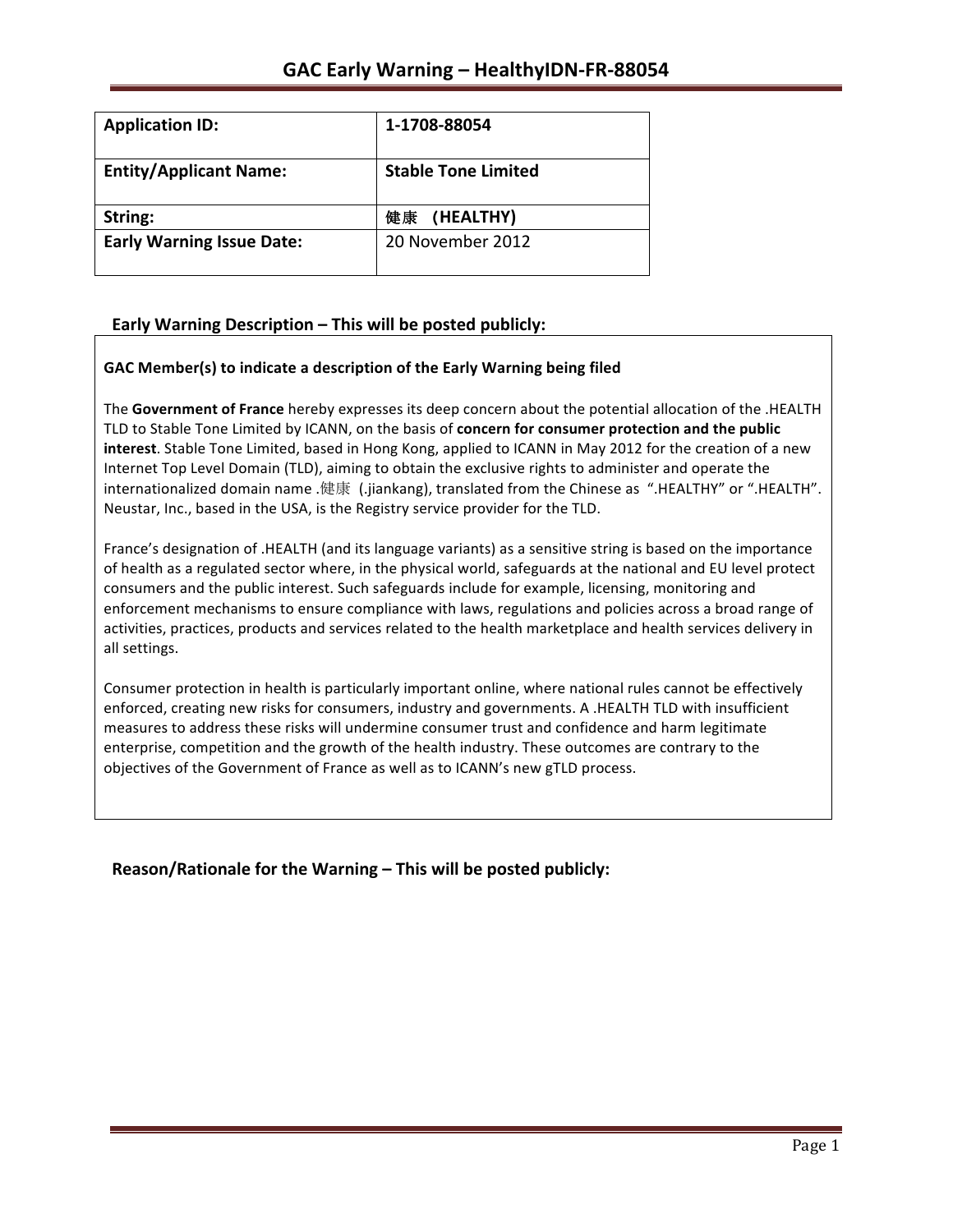## GAC Member(s) to indicate the reason and rationale for the Early Warning being filed.

As a generic TLD linked to a regulated sector, .HEALTH and its language variants demand greater scrutiny, robust protection measures and adequate assurance that the domain will be operated in the public interest. The Government of France is issuing this Early Warning towards that objective.

The Government of France has long recognized that health online carries specific risks, affecting consumers, the marketplace and governments. It has led the way by engaging with the Health On the Net (HON) Foundation to apply agreed quality criteria for protection of consumers and maintaining trust in the online health marketplace, to health websites operated under the ccTLD ".fr". This experience underscores the government's belief that the .HEALTH TLD and its language variants should be operated with a well-defined quality assurance scheme, designed as an integral part of the TLD's business model.

However, Stable Tone Limited intends to create an open and generic TLD, targeting an important emerging market. The name space will be specifically marketed as offering "quality content, services and products relating to healthy lifestyles" with second-level names available in English and Chinese. With no content or use restrictions on the TLD, it cannot sufficiently protect consumers nor deliver on its promises of quality. Although starting with low sales projections, the TLD is expected to grow over a period of years to reach a significant volume, putting consumers in all countries at risk, as health-related products and services marketed under the TLD become readily available to a global market without sufficient safeguards. The application states that domain registrations will be handled on a first-come, first-served basis with a focus on premium names, in English and Chinese, sold at premium prices. There are no quality assurance measures to protect the health consumer. The application does not demonstrate knowledge of the specific risks of health online, nor provide sufficient evidence of policies and the ability to enforce them, to ensure the protection of consumers from the types of misuse, fraud and malicious activities known to target online health in particular.

Addressing these aspects alone is not enough, however. Consistent with its objective to protect the public interest, ICANN should not consider .HEALTH and its language variants as merely another generic name and should not proceed in allocating the TLD in this round. Health is a cross-border concern, and the domain instead must be seen as a TLD with a significant potential for the global community. Clearly, it is not in the public interest to entrust an entity which is not affiliated with, endorsed by, or otherwise connected to the global health community with the responsibility for operating the .HEALTH TLD or its language variants.

Earlier this year the World Health Organization, a number of NGOs and other members of the health community solicited ICANN and the GAC to postpone the attribution of the .HEALTH TLD to the next round, to allow consultation with the global health community on how to manage and operate the TLD. The Government of France aligns itself with this request and with the other Early Warnings for the .HEALTH TLD.

# **Supporting GAC Members (Optional):**

**I** I agree to include the supporting GAC members in the publication of this Early Warning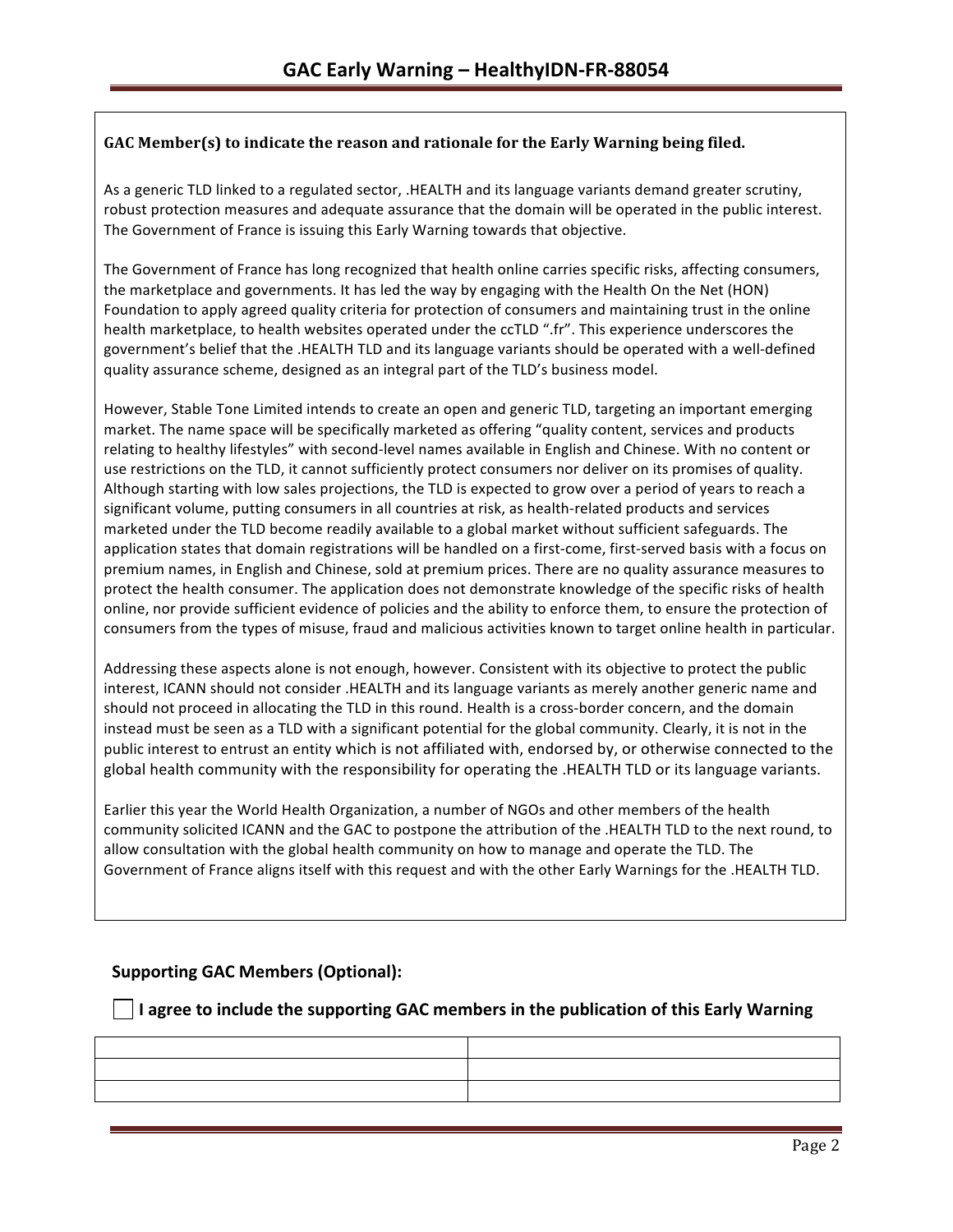### **Possible Remediation steps for Applicant – This will be posted publicly:**

**GAC** Member(s) to identify possible remediation steps to be taken by the applicant The applicant should withdraw their application based on the information provided above

## **Further Notes from GAC Member(s) (Optional)** – This will be posted publicly:

# **INFORMATION FOR APPLICANTS**

# **About GAC Early Warning**

The GAC Early Warning is a notice only. It is not a formal objection, nor does it directly lead to a process that can result in rejection of the application. However, a GAC Early Warning should be taken seriously as it raises the likelihood that the application could be the subject of GAC Advice on New gTLDs or of a formal objection at a later stage in the process. Refer to section 1.1.2.4 of the Applicant Guidebook (http://newgtlds.icann.org/en/applicants/agb) for more information on GAC Early Warning.

# **Instructions if you receive the Early Warning**

**ICANN** strongly encourages you work with relevant parties as soon as possible to address the concerns voiced in the GAC Early Warning.

#### **Asking questions about your GAC Early Warning**

If you have questions or need clarification about your GAC Early Warning, please contact gacearlywarning@gac.icann.org. As highlighted above, ICANN strongly encourages you to contact gacearlywarning@gac.icann.org as soon as practicable regarding the issues identified in the Early Warning. 

#### **Continuing with your application**

If you choose to continue with the application, then the "Applicant's Response" section below should be completed. In this section, you should notify the GAC of intended actions, including the expected completion date. This completed form should then be sent to gacearlywarning@gac.icann.org. If your